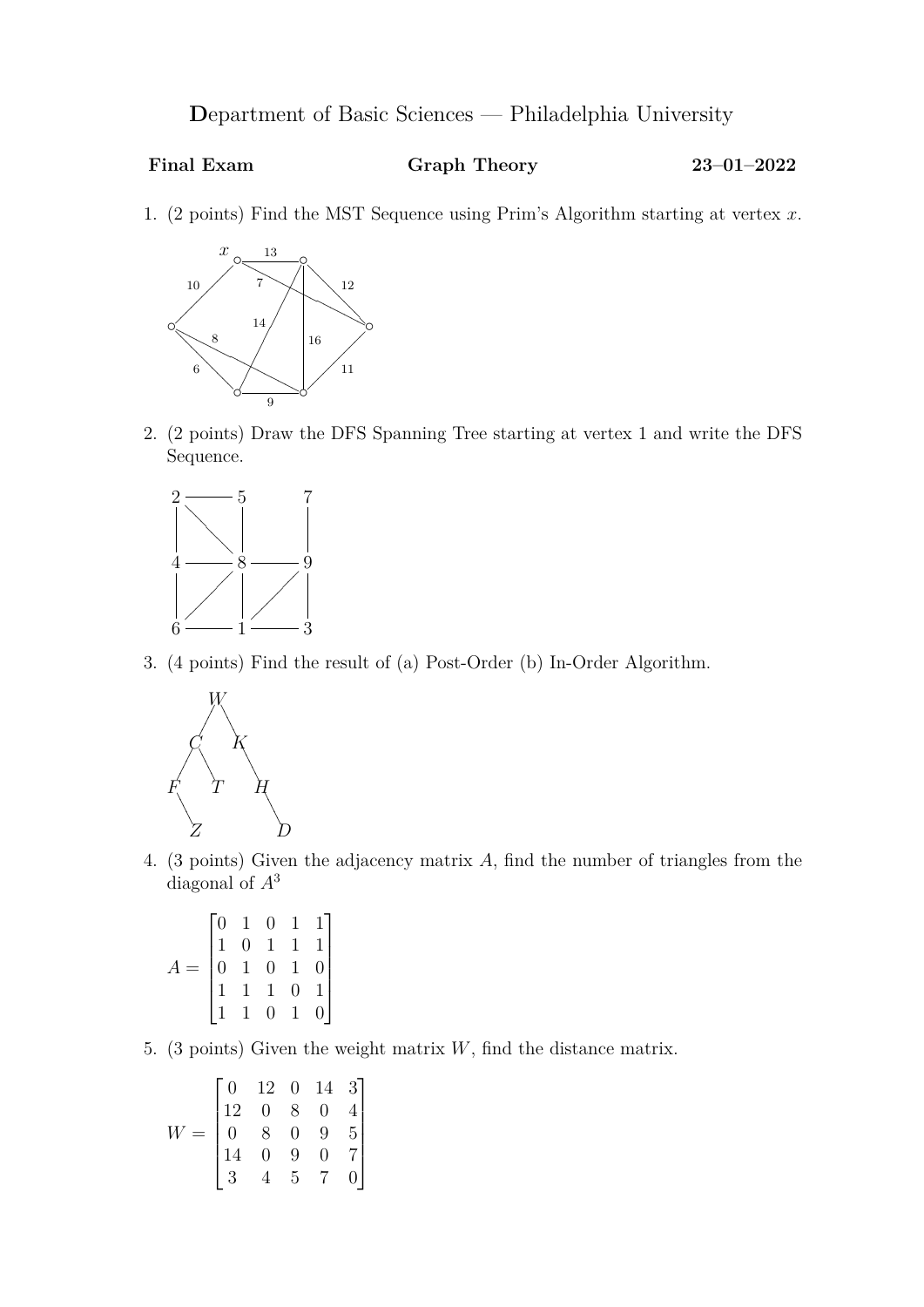6. (3 points) Use Dijkstra's Algorithm to find Row (6) of the distance matrix and draw the spanning tree.



7. (3 points) Color the graph and find the Color Sequence using Welsh-Powell Algorithm.



8. (3 points) Solve the Chinese Postman Problem (complete solution).



9. (4 points) Draw all Hamilton cycles and solve the Traveling Salesman Problem.